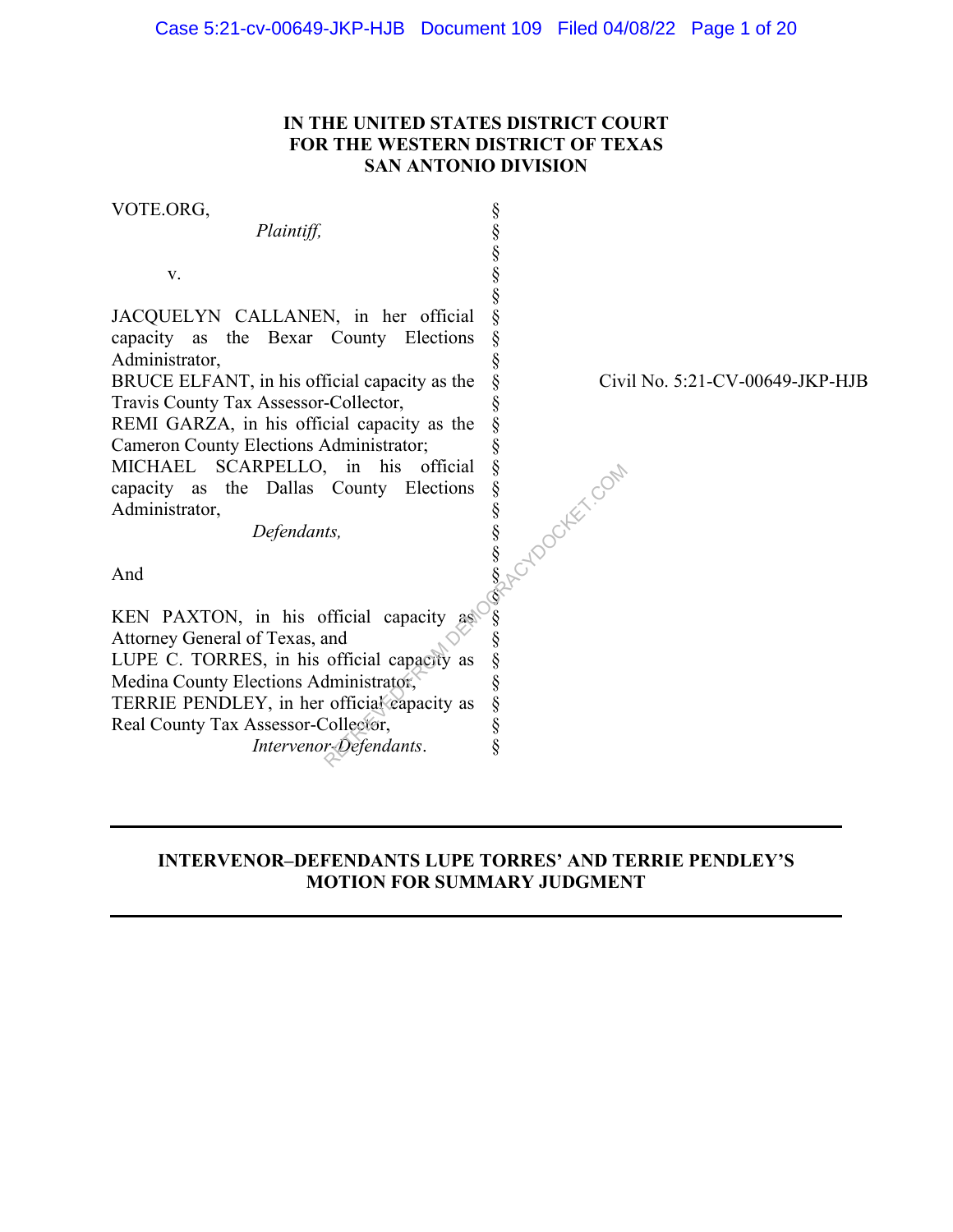## **TABLE OF CONTENTS**

| I.                     |                  | PLAINTIFF CANNOT ESTABLISH A VIOLATION OF ITS RIGHTS                   |  |  |
|------------------------|------------------|------------------------------------------------------------------------|--|--|
|                        | A.               | Section 1971 Does Not Provide a Private Cause of Action for Plaintiff3 |  |  |
|                        | <b>B.</b>        | Plaintiff Has Not Claimed the Racial Discrimination Required to State  |  |  |
|                        | $\overline{C}$ . | The Signature Requirement for Registration Applications Is Material    |  |  |
|                        | D.               | The Lack of Proper Signature Does Not Deny Voters the Right to Vote11  |  |  |
|                        |                  | $CONCLUSION.$ 13                                                       |  |  |
| CERTIFICATE OF SERVICE |                  |                                                                        |  |  |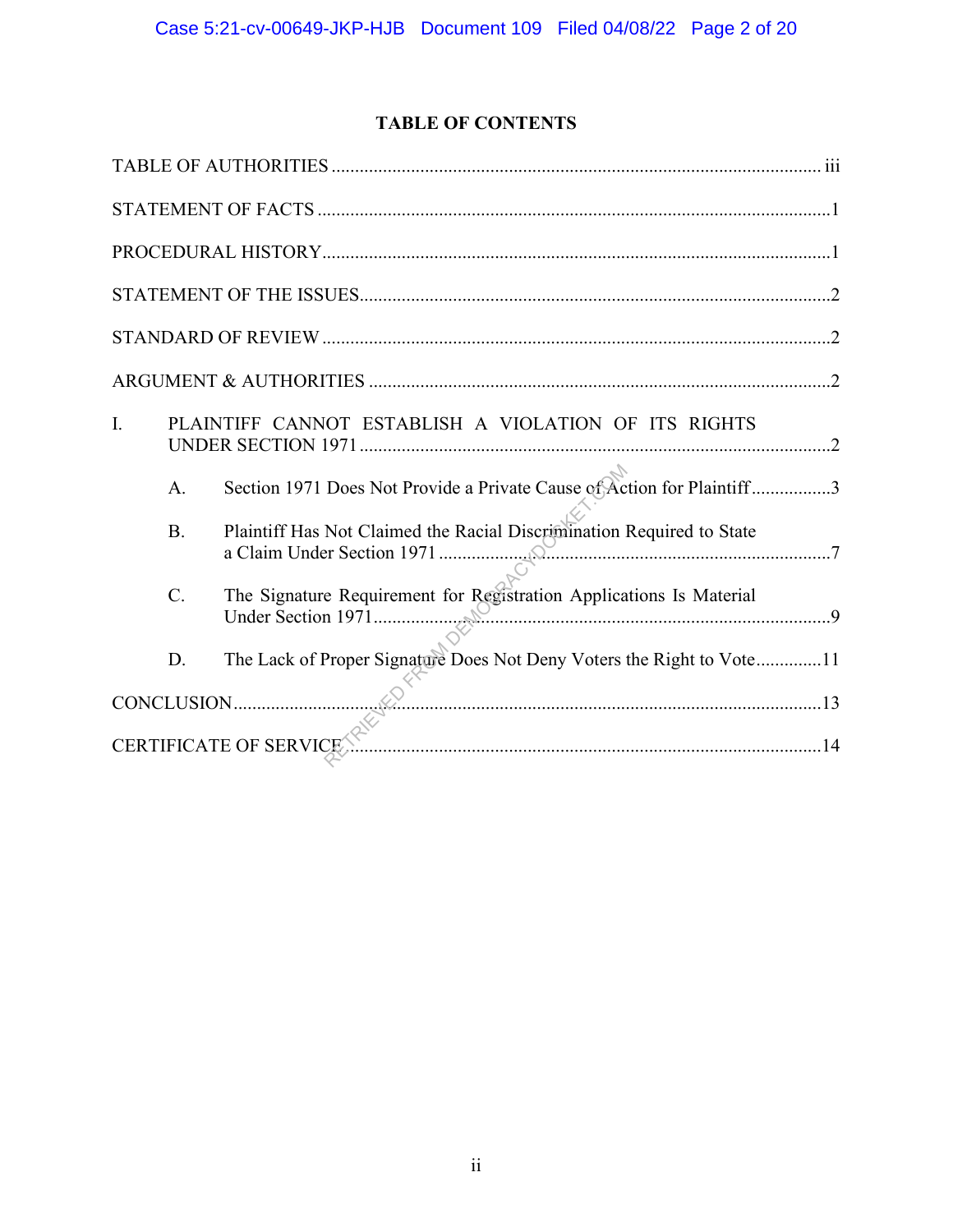## **TABLE OF AUTHORITIES**

| <b>Cases:</b>                                                                                  | Page(s): |
|------------------------------------------------------------------------------------------------|----------|
| Alexander v. Sandoval,                                                                         |          |
| Allen v. State Bd. of Elections,                                                               |          |
| Alsbrook v. City of Maumelle,                                                                  |          |
| Broyles v. Tex.,<br>618 F. Supp. 2d 661 (S.D. Tex. 2009),                                      |          |
| Cartagena v. Crew,<br>No. 1:96-cv-3399, 1996 U.S. Dist. LEXIS 20178 (E.D.N.Y. Sept. 5, 1996) 4 |          |
| City of Boerne v. Flores,                                                                      |          |
| City of Mobile v. Bolden,                                                                      |          |
| Conservation Force v. Delta Air Lines, Inc.,<br>190 F. Supp. 3d 606 (N.D. Tex. 2016),          |          |
| Cort v. Ash,                                                                                   |          |
| Davis v. Chevron U.S.A., Inc.,                                                                 |          |
| Diaz v. Cobb,                                                                                  |          |
| Gilmore v. Amityville Union Free Sch. Dist.,                                                   |          |
| Gonzaga Univ. v. Doe,                                                                          |          |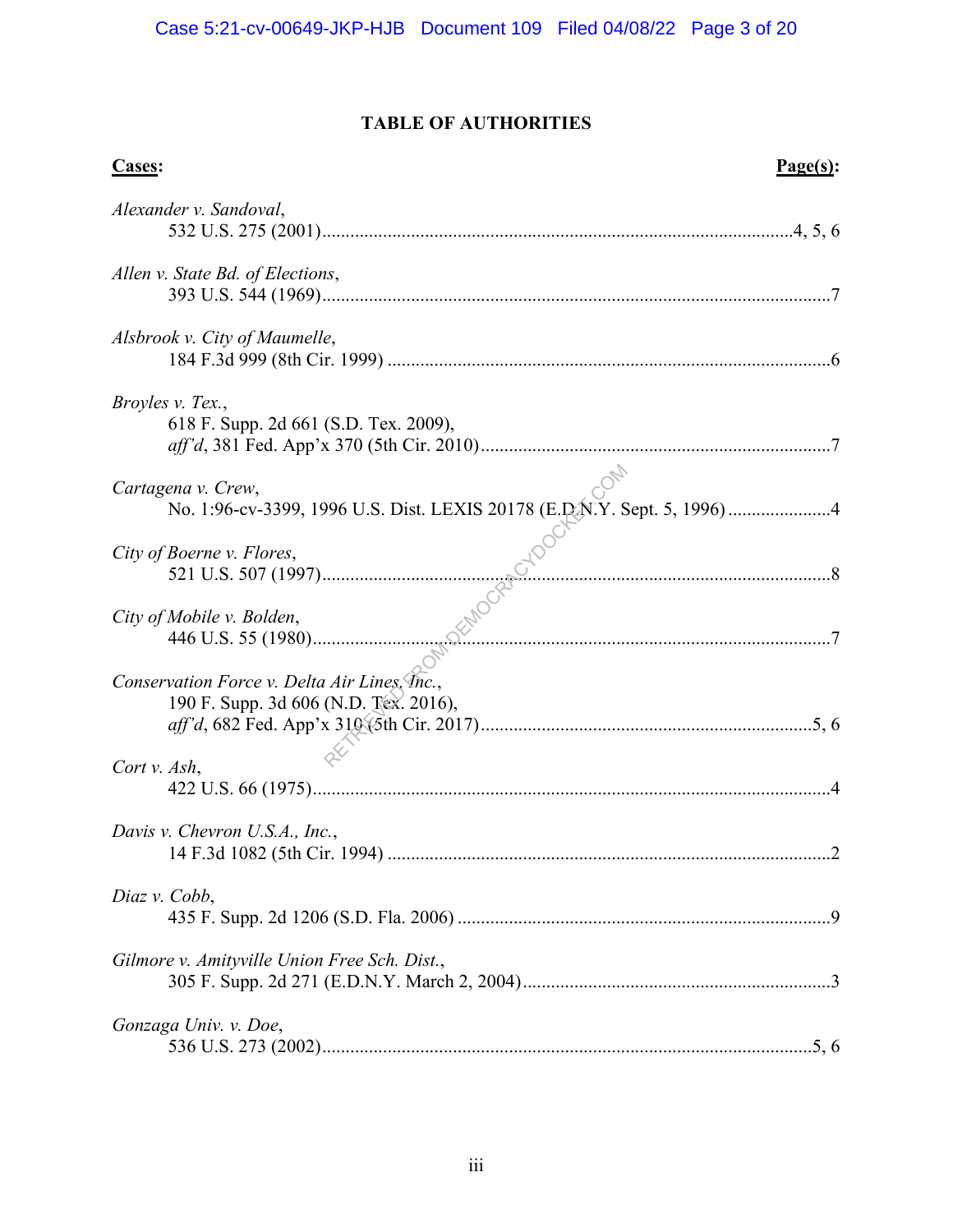# Case 5:21-cv-00649-JKP-HJB Document 109 Filed 04/08/22 Page 4 of 20

| Good v. Roy,                                                                                                           |
|------------------------------------------------------------------------------------------------------------------------|
| Gunn v. Minton,                                                                                                        |
| Hayden v. Pataki,<br>No. 00-CV-8586, 2004 U.S. Dist. LEXIS 10863 (S.D.N.Y. June 14, 2004) 3                            |
| Howlette v. City of Richmond,                                                                                          |
| Ind. Democratic Party v. Rokita,                                                                                       |
| J.I. Case Co. v. Borak,                                                                                                |
| Kokkonen v. Guardian Life Ins. Co. of Am.,                                                                             |
| Lampf, Pleva, Lipkind, Prupis & Petigrow v. Gilbertson,                                                                |
| Logan v. U.S. Bank Nat'l Ass'n,                                                                                        |
| McKay v. Altobello,                                                                                                    |
| McKay v. Thompson,                                                                                                     |
| McNutt v. General Motors Acceptance Corp.,                                                                             |
| Mixon v. Ohio,                                                                                                         |
| Org. for Black Struggle v. Ashcroft,<br>No. 2:20-CV-04184-BCW, 2021 U.S. Dist. LEXIS 70673 (W.D. Mo. March 9, 2021)  9 |
| Royal v. CCC&R Tres Arboles, L.L.C.,                                                                                   |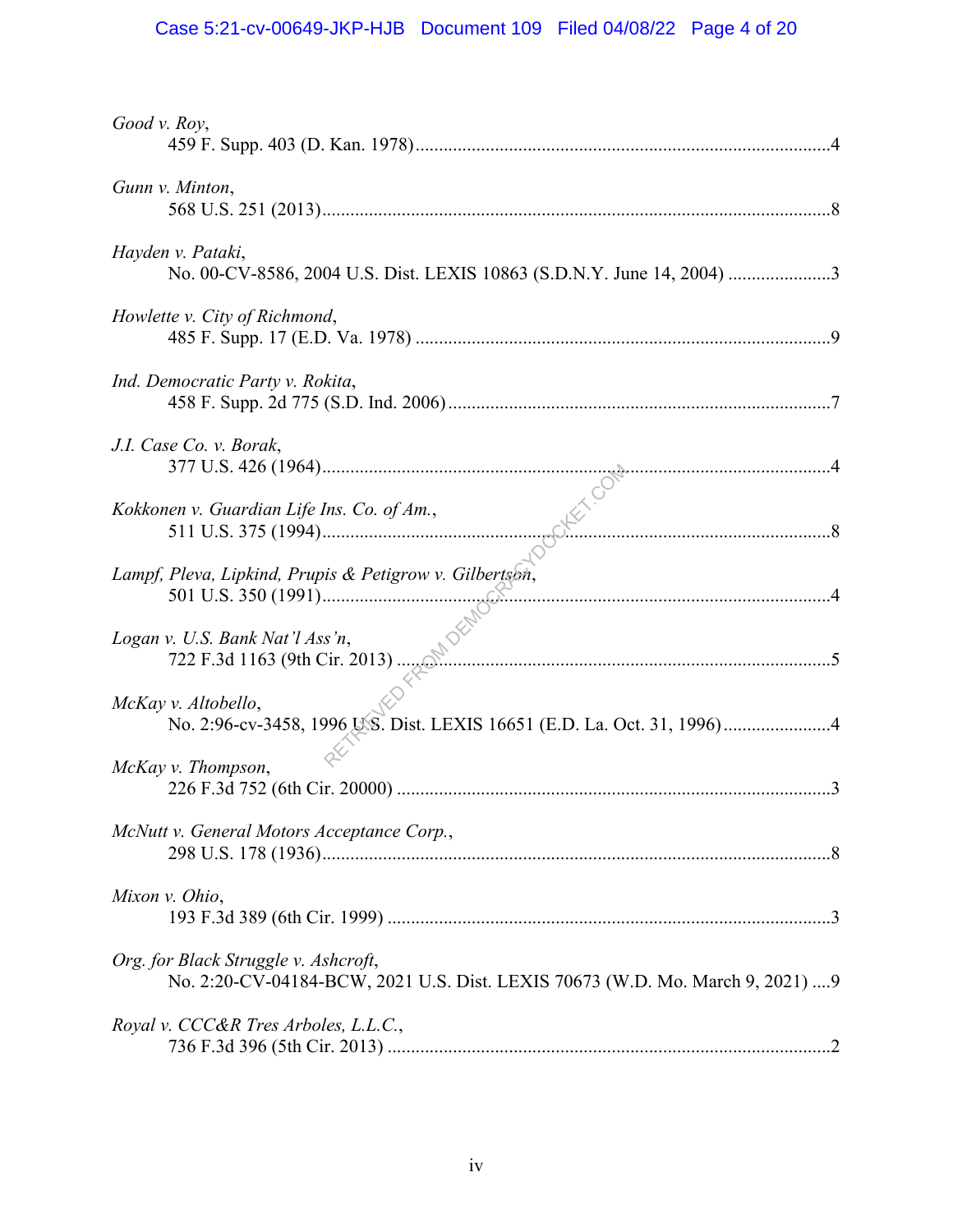# Case 5:21-cv-00649-JKP-HJB Document 109 Filed 04/08/22 Page 5 of 20

| Schwier v. Cox,                  |  |
|----------------------------------|--|
|                                  |  |
| Spivey v. Ohio,                  |  |
|                                  |  |
| Stokes v. Sw. Airlines,          |  |
|                                  |  |
| Touche Ross & Co. v. Redington,  |  |
|                                  |  |
| Turner v. Bank of North-America, |  |
|                                  |  |
| United States v. Ward,           |  |
|                                  |  |
|                                  |  |
|                                  |  |
|                                  |  |
|                                  |  |
|                                  |  |
|                                  |  |
|                                  |  |
|                                  |  |
|                                  |  |
|                                  |  |
|                                  |  |
|                                  |  |
|                                  |  |
| 42 U.S.C.                        |  |
| \$1971                           |  |
|                                  |  |
| 52 U.S.C.                        |  |
|                                  |  |
|                                  |  |
|                                  |  |
| Tex. Elec. Code                  |  |
|                                  |  |
|                                  |  |
|                                  |  |
|                                  |  |
|                                  |  |
|                                  |  |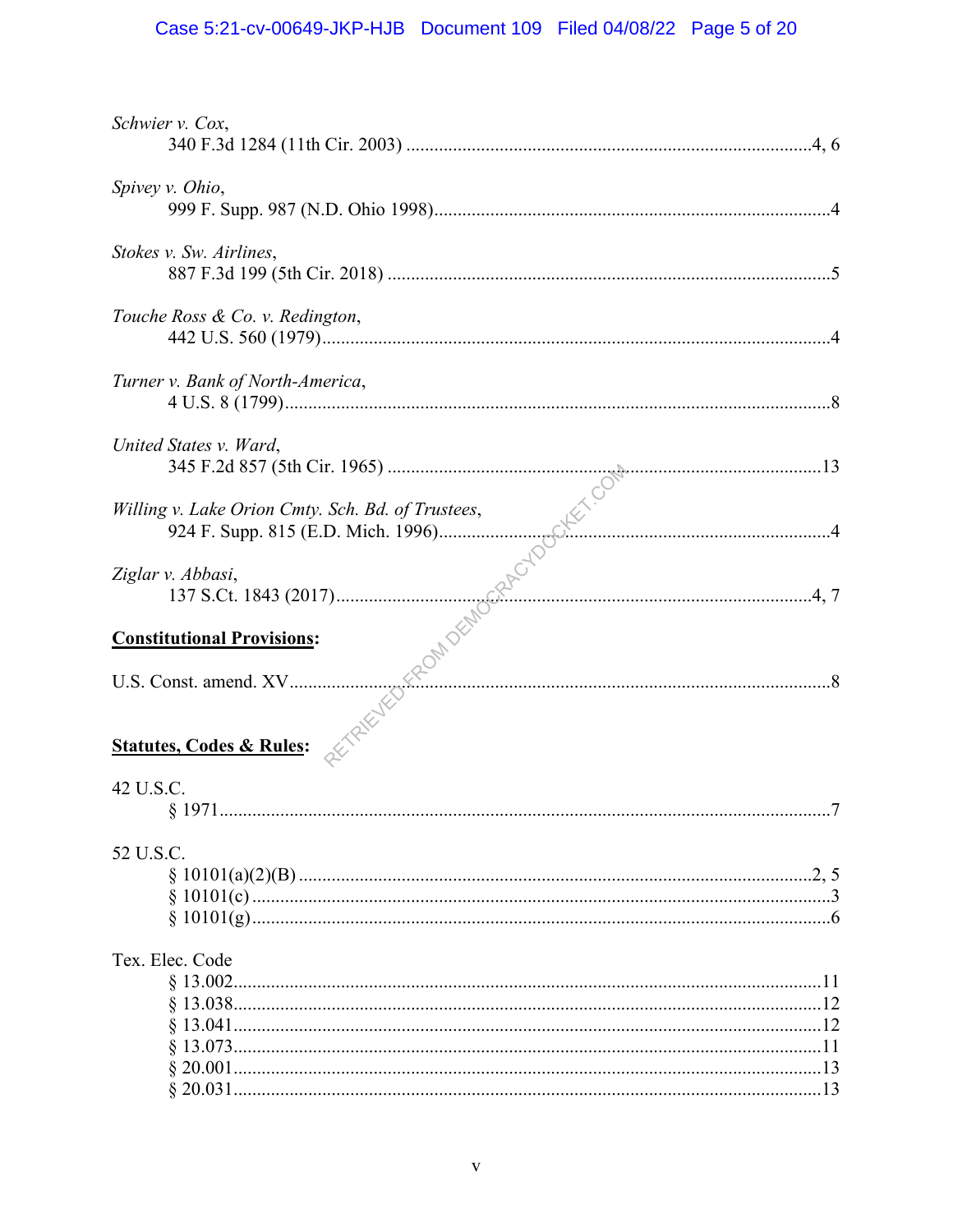## Case 5:21-cv-00649-JKP-HJB Document 109 Filed 04/08/22 Page 6 of 20

RELITED FROM DEMOCRACY OCKEY COM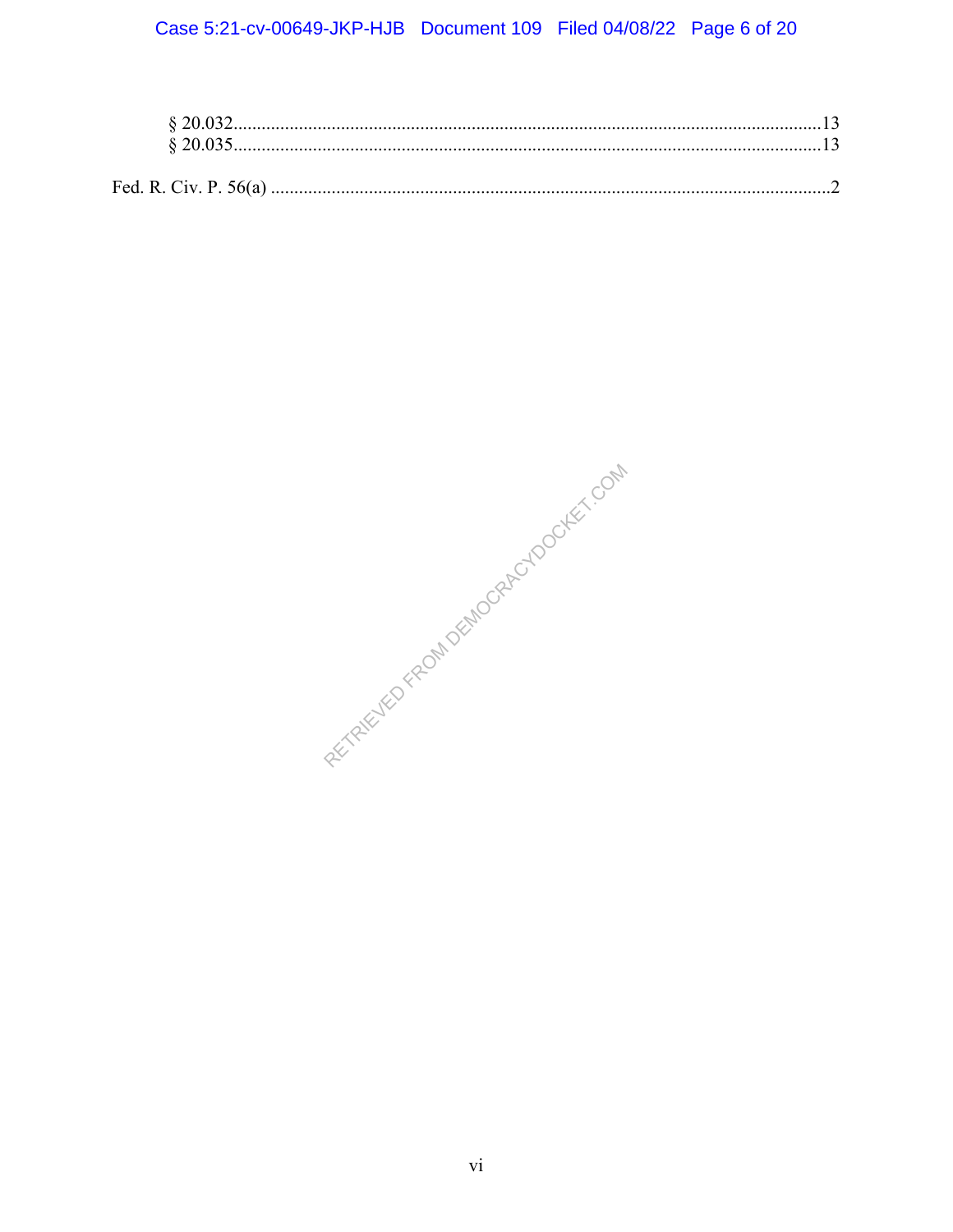#### **STATEMENT OF FACTS**

 Intervenor-Defendants Lupe Torres and Terrie Pendley incorporate by reference the Statement of Grounds and Undisputed Facts at pages 1-8 of the Motion for Summary Judgment filed by Intervenor-Defendant Ken Paxton as if fully set forth herein.

### **PROCEDURAL HISTORY**

On July 8, 2021, Plaintiff filed a Complaint for Declaratory and Injunctive Relief against Defendants Jacquelyn Callanen, in her official capacity as the Bexar County Elections Administrator, Bruce Elfant, in his official capacity as the Travis County Tax Assessor-Collector, Remi Garza, in his official capacity as the Cameron County Elections Administrator, and Michael Scarpello, in his official capacity as the Dallas County Elections Administrator. ECF No. 1. On August 30, 2021, Intervenor-Defendants Lupe Torres, in his official capacity as the Medina County Elections Administrator, and Terrie Pendley, in her official capacity as the Real County Tax Assessor-Collector, filed a Motion to Intervene as a defendant. ECF No. 26. On September 2, 2021, Ken Paxton, in his official capacity as Attorney General of Texas, filed a Motion to Intervene as a defendant. ECF No. 27. On September 7, 2021, Defendants Callanen, Elfant, and Scarpello each filed an Answer. ECF. No. 28-30. Also on September 7, 2021, Defendant Garza filed a Motion to Dismiss. ECF No. 31. The Court granted the two motions to intervene on October 22, 2021. The Court denied Defendant Garza's motion to dismiss on October 27, 2021. ECF. No. 49. On November 9, 2021, Intervenor-Defendant Paxton filed a Motion to Dismiss and for Judgment on the Pleadings in which the County Intervenor-Defendants joined. ECF No. 53, 65. The Court denied Intervenor-Defendants' motion to dismiss on December 17, 2021. ECF. No. 70. Discovery has since taken place and the case is presently ripe for summary judgment. apacity as the Cameron County Elections<br>acity as the Dallas County Elections Admonstractions Admonstrator, and Terrie Pendley, in her official<br>d a Motion to Intervene as a defendant.<br>s official capacity as Attorney General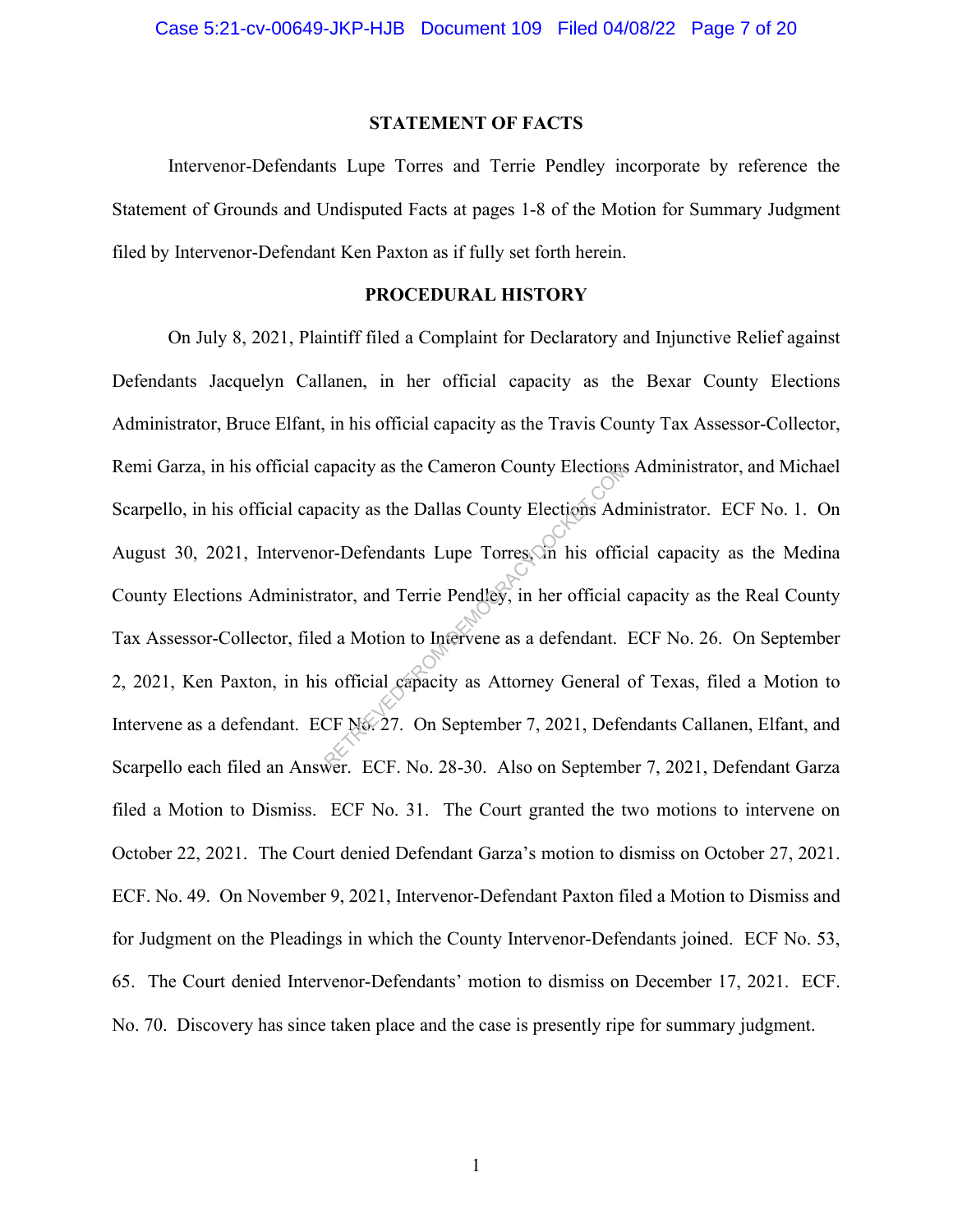#### **STATEMENT OF THE ISSUES**

- 1. Whether Section 1971 of the Civil Rights Act provides Plaintiff with a cause of action when its complaint fails to allege racial discrimination.
- 2. Whether the requirement that a registrant who faxed a voter registration application to the county voter registrar must then mail the form containing an original signature to the voter registrar offends the materiality provision of Section 1971.

## **STANDARD OF REVIEW**

The court shall grant summary judgment if the movant shows that there is no genuine dispute as to any material fact and the movant is entitled to judgment as a matter of law. Fed. R. Civ. P. 56(a). A genuine dispute of material fact is one that could affect the outcome of the action. *Royal v. CCC&R Tres Arboles, L.L.C*, 736 F.3d 396, 400 (5th Cir. 2013). A mere scintilla of evidence is insufficient to defeat a motion for summary judgment. *Davis v. Chevron U.S.A., Inc.*, 14 F.3d 1082, 1086 (5th Cir. 1994). Example of material fact is one that could affect<br>pute of material fact is one that could affect a motion for summary judgment. D<br>feat a motion for summary judgment. D<br>1994).<br>ARGUMENT & AUTHORITIES<br>NOT ESTABLISH A VIOLATIO

## **ARGUMENT & AUTHORITIES**

## **I. PLAINTIFF CANNOT ESTABLISH A VIOLATION OF ITS RIGHTS UNDER SECTION 1971**

Both on its pleadings and at summary judgment, Plaintiff fails to establish a claim under Section 1971 of the Civil Rights Act of 1964, codified at 52 U.S.C. § 10101(a)(2)(B). The section's "materiality provision" states that:

No person acting under color of law shall . . . deny the right of any individual to vote in any election because of an error or omission on any record or paper relating to any application, registration, or other act requisite to voting, if such error or omission is not material in determining whether such individual is qualified under State law to vote in such election[.]

52 U.S.C. § 10101(a)(2)(B). Intervenor–Defendants Lupe Torres, in his official capacity as Medina County Elections Administrator and Terrie Pendley, in her official capacity as Real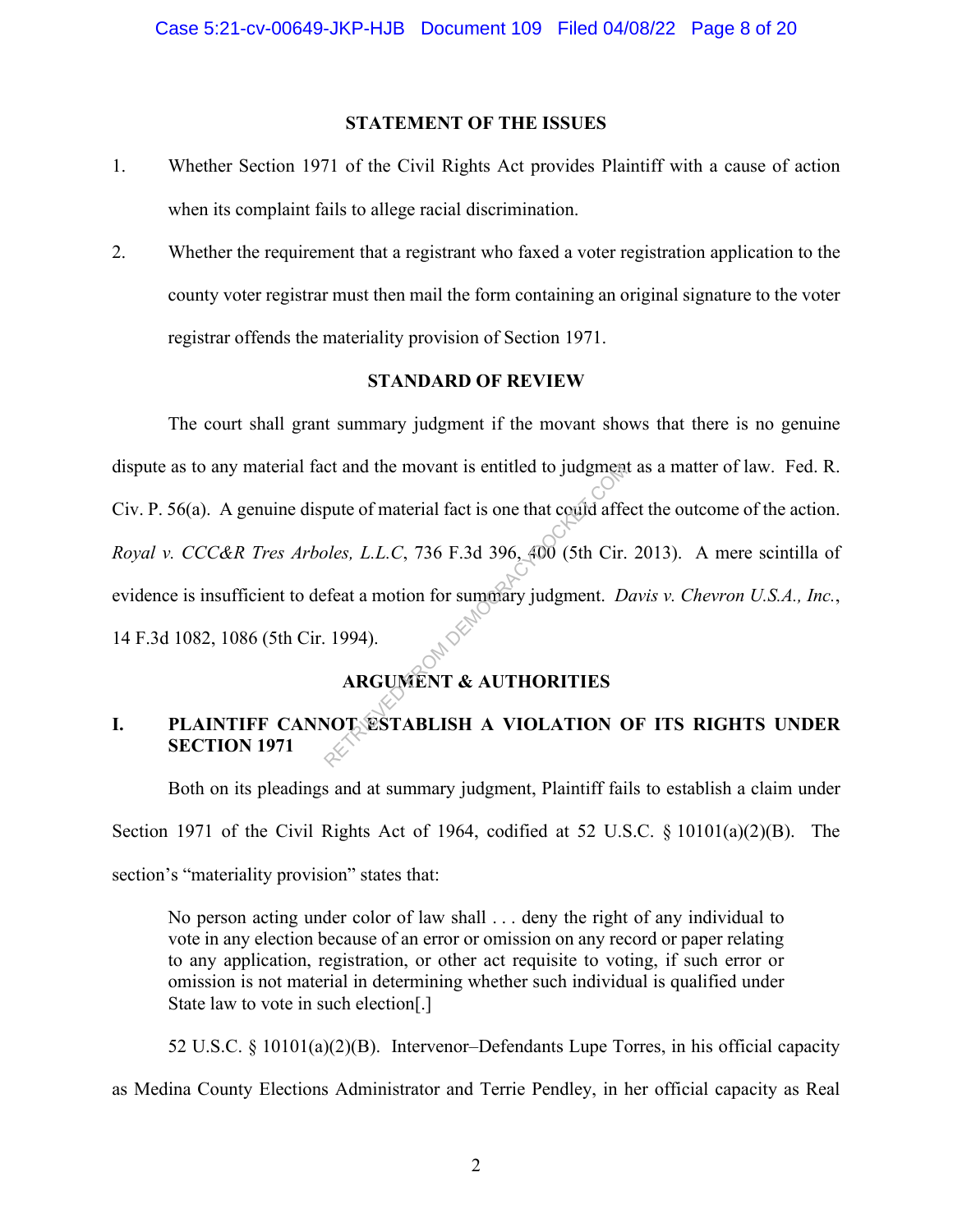#### Case 5:21-cv-00649-JKP-HJB Document 109 Filed 04/08/22 Page 9 of 20

County Tax Assessor-Collector, respectfully request that the Court reconsider its prior determination that Plaintiff stated a claim under this section. Congress did not place a private cause of action within Section 1971, and even if it did, Plaintiff's Complaint lacks any allegation of racial discrimination. *See* ECF No. 63, at 6–10; ECF No. 53, at 10–14. Alternatively, Intervenor–Defendants contend that judgment as a matter of law is proper for two reasons. First, requiring a signature on a voter registration application is material to determining an applicant's qualifications to vote under Texas law. Second, no person is denied the right to vote for having improperly signed his or her application; instead, the applicant is given the opportunity to cure the deficiency.

### **A. Section 1971 Does Not Provide a Private Cause of Action for Plaintiff**

When Congress enacted Section 1971, it provided a cause of action for the "Attorney General," not for private plaintiffs. 52 U.S.C.  $\frac{1}{3}$  10101(c). This stands in contrast with Section 1983 of the Civil Rights Act of 1871, for example, in which Congress expressly granted a cause of action to private individuals. Given the absence of such a grant in Section 1971, Plaintiff relies instead on an implied cause of action. Such a tactic, however, has been rejected repeatedly by courts throughout the country. *See, e.g., McKay v. Thompson*, 226 F.3d 752, 756 (6th Cir. 2000) ("Section 1971 is enforceable by the Attorney General, not by private citizens."); *Mixon v. Ohio*, 193 F.3d 389, 406 n.12 (6th Cir. 1999) ("Section 1971 . . . is not part of the enforcement provisions of the Voting Rights Act and only the Attorney General can bring a cause of action under this section."); *Hayden v. Pataki*, No. 00-CV-8586, 2004 U.S. Dist. LEXIS 10863, at \*16 (S.D.N.Y. June 14, 2004) ("this section does not provide for a private right of action and is only enforceable by the United States in an action brought by the Attorney General."); *Gilmore v. Amityville Union Free Sch. Dist.*, 305 F. Supp. 2d 271, 279 (E.D.N.Y. March 2, 2004) ("1971 does **Does Not Provide a Private Cause of A**<br>cted Section 1971, it provided a cause<br>plaintiffs. 52 U.S.Com 10101(c). The<br>ghts Act of 1871, for example, in which C<br>lividuals. Given the absence of such a graduate of action. Such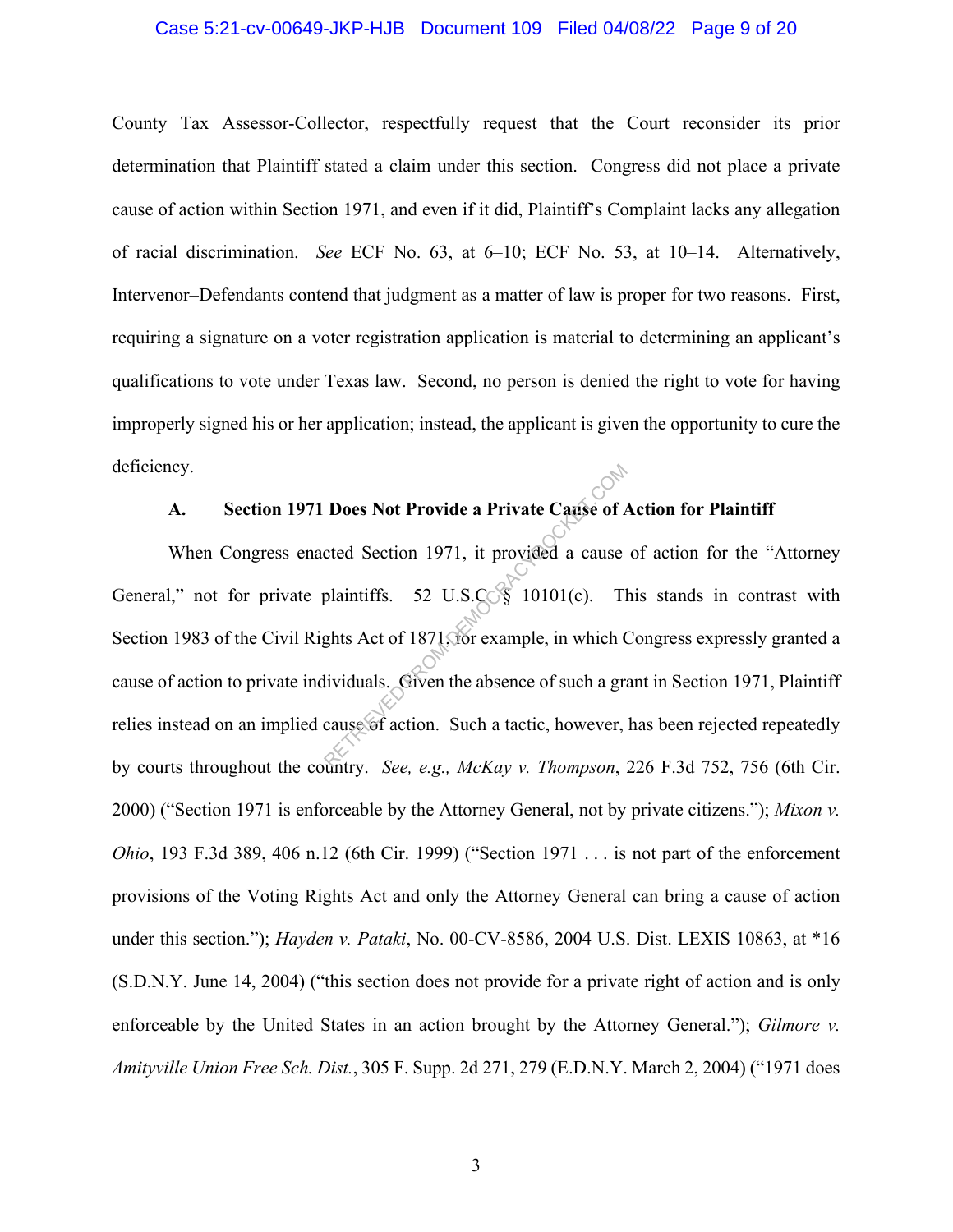## Case 5:21-cv-00649-JKP-HJB Document 109 Filed 04/08/22 Page 10 of 20

not provide for a private right of action by individuals."). *See also Spivey v. Ohio,* 999 F. Supp. 987, 996 (N.D. Ohio 1998); *McKay v. Altobello*, No. 2:96-cv-3458, 1996 U.S. Dist. LEXIS 16651, at \*4 (E.D. La. Oct. 31, 1996); *Cartagena v. Crew*, No. 1:96-cv-3399, 1996 U.S. Dist. LEXIS 20178, at \*12 n.8 (E.D.N.Y. Sept. 5, 1996); W*illing v. Lake Orion Cmty. Sch. Bd. of Trustees*, 924 F. Supp. 815, 820 (E.D. Mich. 1996); *Good v. Roy*, 459 F. Supp. 403, 405–06 (D. Kan. 1978). *But see Schwier v. Cox*, 340 F.3d 1284, 1297 (11th Cir. 2003) (allowing a private cause of action, but only through Section 1983).

The distinction is crucial, as the Supreme Court has emphasized that "private rights of action to enforce federal law must be created by Congress." *Alexander v. Sandoval*, 532 U.S. 275, 287 (2001) (citing *Touche Ross & Co. v. Redington*, 442 U.S. 560, 578 (1979), which found that available remedies were only those "that Congress enacted into law"). Unless Congress expresses a clear intent, "a cause of action does not exist and courts may not create one, no matter how desirable that might be as a policy matter, or how compatible with the statute." *Id.* at 286–87. Instead, "[t]he judicial task is to interpret the statute Congress has passed to determine whether it displays an intent to create not just a private right but also a private remedy." *Id.* at 286. It is true that in the 1960s, courts took a somewhat looser approach to this issue, assuming it proper to "provide such remedies as are necessary to make effective" a statute's purpose. *J.I. Case Co. v. Borak*, 377 U.S. 426, 433 (1964). However, the Court promptly abandoned this understanding in *Cort v. Ash*, 422 U.S. 66, 78 (1975). Since discarding *Borak*'s "*ancien regime*," *Ziglar v. Abbasi*, 137 S.Ct. 1843, 1855 (2017) (explaining the Court's evolution away from *Borak*'s view), the Court "has not returned to it." *Sandoval*, 532 U.S. at 287. *See also Lampf, Pleva, Lipkind, Prupis & Petigrow v. Gilbertson*, 501 U.S. 350, 365 (1991) (Scalia, J., concurring in part and concurring in judgment) ("Raising up causes of action where a statute has not created them may be a proper must be created by Congress." Alexander<br>
Retrieves Socks & Co. v. Redington, 442 U.S. 560, 5<br>
y those "that Congress enacted into law")<br>
action does not exist and courts may no<br>
policy matter, or how compatible with<br>
is to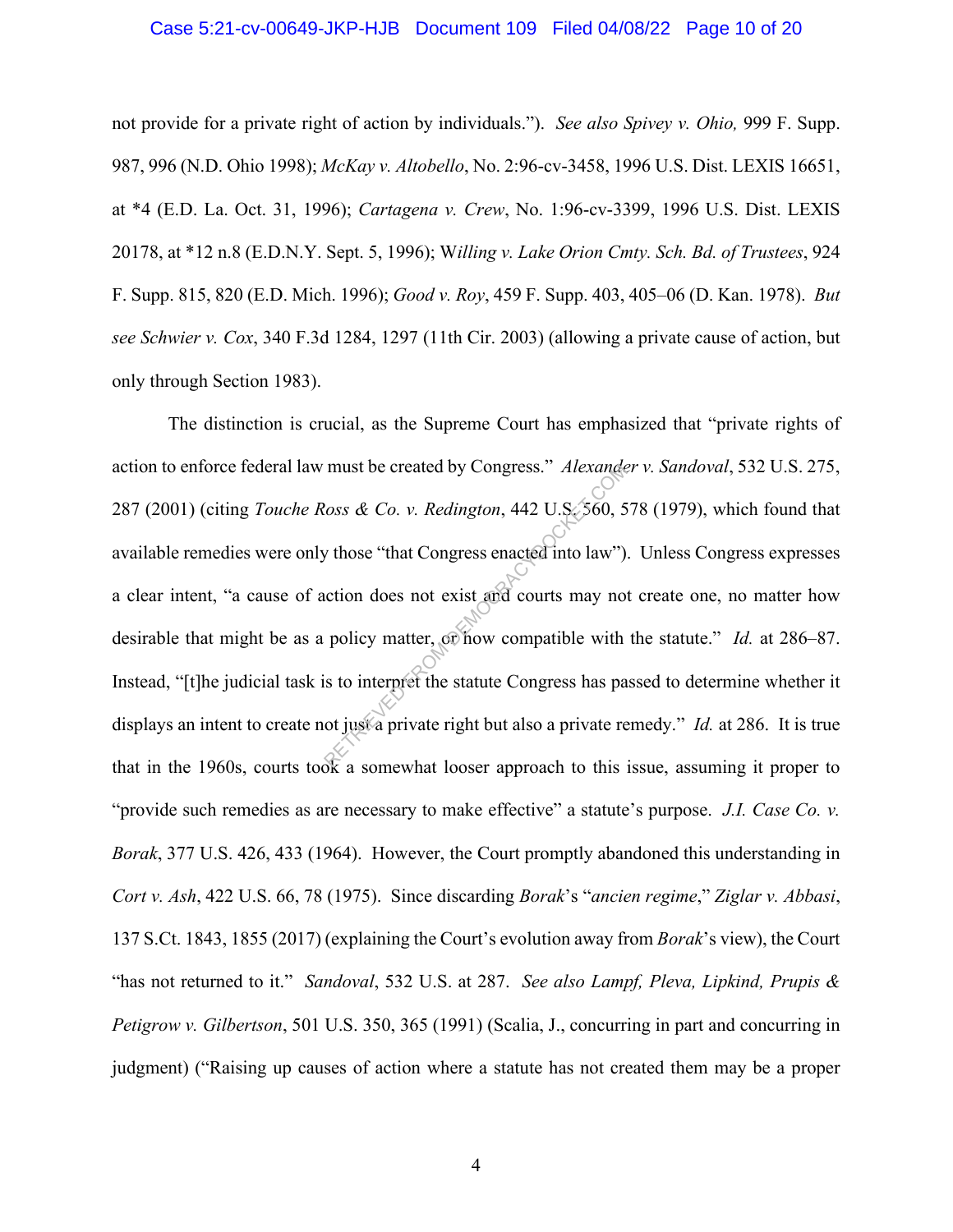#### Case 5:21-cv-00649-JKP-HJB Document 109 Filed 04/08/22 Page 11 of 20

function for common-law courts, but not for federal tribunals."). The Fifth Circuit has clearly rejected reliance "on pre-*Sandoval* reasoning" as well. *Stokes v. Sw. Airlines*, 887 F.3d 199, 205 (5th Cir. 2018).

Section 1971 indicates no intent by Congress to create either a private right or a private remedy. Instead, it provides that "[n]o person acting under the color of law" shall deny an individual's right to vote. This language both describes and proscribes inappropriate conduct by public officials, and the Supreme Court has been clear that "[s]tatutes that focus on the person regulated rather than the individuals protected create no implication of an intent to confer rights on a particular class of persons." *Sandoval*, 532 U.S. at 289 (citation omitted). Here, Section 1971 "is framed in terms of the obligations imposed on the regulated party," the public official. *Logan v. U.S. Bank Nat'l Ass'n*, 722 F.3d 1163, 1171 (9th Cir. 2013) (explaining why the statute at issue did not create a private right of action). The voters mentioned in Section 1971, by contrast, are "referenced only as an object of that obligation." *Id; see also Conservation Force v. Delta Air Lines, Inc.*, 190 F. Supp. 3d 606, 616 (N.D. Tex. 2016), *aff'd*, 682 Fed. App'x 310 (5th Cir. 2017) (holding that under *Sandoval*, the Air Carrier Access Act does not imply a private right of action). In short, Congress did not supply Plaintiff in "clear and unambiguous terms"—or in any terms with a private cause of action in Section 1971. *Gonzaga Univ. v. Doe*, 536 U.S. 273, 290 (2002). ms." Sandoval, 532 U.S. at 289 (citation)<br>
oligations imposed on the regulated party<br>
2 F.3d 1163, 1171 (9th Cir. 2013) (explaint of action). The voters mentioned in Sect of that obligation." *Id; see also Cons*<br>
606, 616

The Court has also emphasized the importance of "'rights-creating' language." *Sandoval*, 532 U.S. at 288. Section 1971 contains no rights-creating language despite its reference to "the right of any individual to vote in any election." 52 U.S.C. § 10101(a)(2)(B). Instead, Section 1971 refers to a right already created "under Texas law." *Id*. Even if Section 1971 were interpreted as referring to a federal right (for example, the Fifteenth Amendment's voting guarantees), it would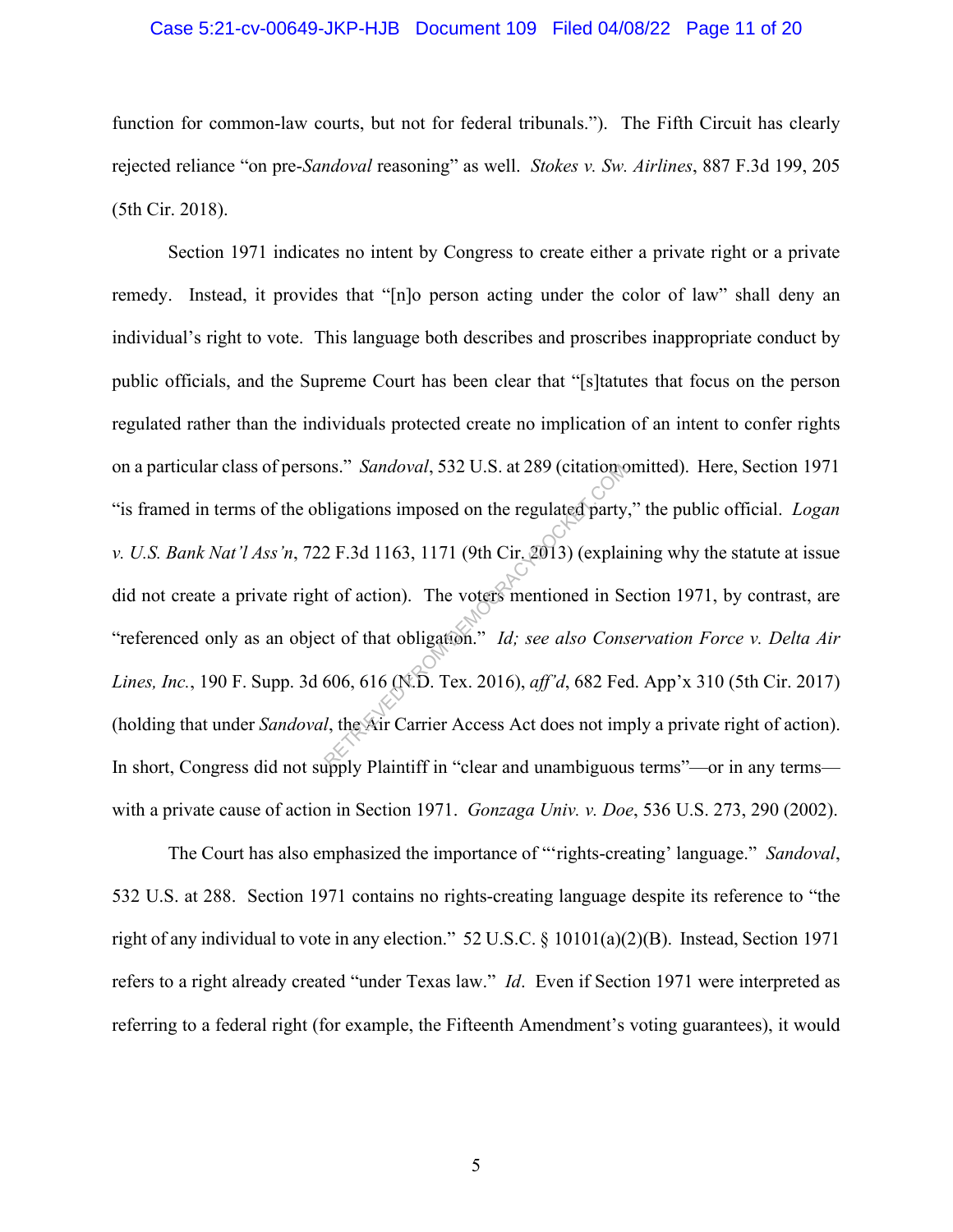#### Case 5:21-cv-00649-JKP-HJB Document 109 Filed 04/08/22 Page 12 of 20

still lack rights-creating language. Without "clear and unambiguous" rights-creating language, Section 1971 does not provide Plaintiff with a private cause of action.

Plaintiff's attempt to wield Section 1971 in the same manner it might utilize Section 1983 must fail. The Supreme Court has held that the "express provision of one method of enforcing a substantive rule suggests that Congress intended to preclude others." *Sandoval*, 532 U.S. at 290. Here, Section 1971 contains a full remedial regime deliberately quite unlike that created by Section 1983, and "[c]ourts should presume that Congress intended that the enforcement mechanism provided in the statute be exclusive." *Alsbrook v. City of Maumelle*, 184 F.3d 999, 1011 (8th Cir. 1999). For example, Section 1971 includes the ability to request a case be heard by a three-judge panel at the district court, and Section 1983 does not. *See* 52 U.S.C. § 10101(g). Plaintiff is therefore precluded from using Section 1971 as if it were another statute.

The principal modern case to cast doubt on Plaintiff's inability to find an implied private cause of action within Section 1971 is *Schwier v. Cox* from the Eleventh Circuit. 340 F.3d 1284 (11th Cir. 2003) However, *Schwier* does not adequately address *Sandoval*—the Supreme Court's articulation of the issue—and instead dismisses with a passing "see also" reference. *Schwier* also emphasizes legislative history, whereas the Fifth Circuit has communicated that "[l]egislative history and contemporaneous legal context [should be] eschewed in favor of plain language interpretation." *Conservation Force v. Delta Air Lines, Inc.*, 190 F. Supp. 3d 606, 615 (N.D. Tex. 2016), *aff'd*, 682 F. App'x 310, 311 (5th Cir. 2017) (per curiam) (affirming "[e]ssentially for the reasons stated in the district court's comprehensive and well-reasoned opinion"). Section 1971's plain language does not create a federal right. *See Gonzaga Univ.*, 536 U.S. at 290. Instead, it references a preexisting right. Example, Section 1971 includes the ability<br>istrict court, and Section 1983 does not.<br>ed from using Section 1971 as if it were a<br>in case to cast doubt on Plaintiff's inabili<br>ion 1971 is *Schwier* v. Cox from the Elever<br>Sch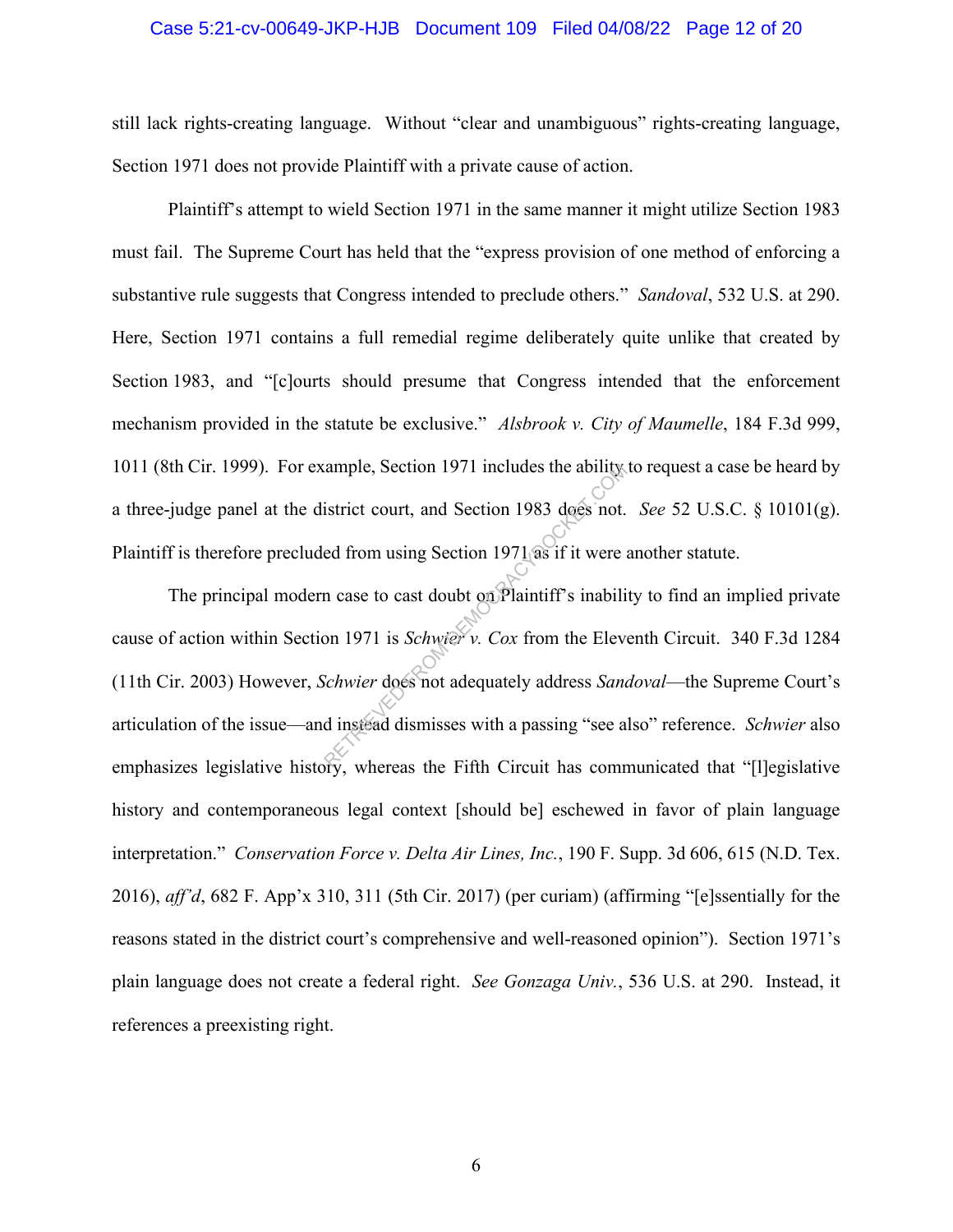#### Case 5:21-cv-00649-JKP-HJB Document 109 Filed 04/08/22 Page 13 of 20

*Schwier* also relies on a case from the pre-*Sandoval* "*ancien regime*" of implied causes of action, *Allen v. State Bd. of Elections*, 393 U.S. 544 (1969). However, it is no longer the courts' role to "provide such remedies as" it deems "necessary to make a statute's purpose effective." *Id.* (internal quotation marks omitted), as *Schwier* and *Allen* attempted to undertake. Instead, the Court has abandoned *Allen*'s reasoning in favor of "a far more cautious course…when deciding whether to recognize an implied cause of action." *Ziglar*, 137 S. Ct. at 1848. Reliance on *Schwier*  and *Allen* is therefore misguided.

## **B. Plaintiff Has Not Claimed the Racial Discrimination Required to State a Claim Under Section 1971**

Even assuming that a private cause of action is embedded in Section 1971, "only racially motivated deprivations of rights are actionable under 42 U.S.C. § 1971." *Broyles v. Tex.*, 618 F. Supp. 2d 661, 697 (S.D. Tex. 2009), *aff'd*, 381 Fed. App'x 370 (5th Cir. 2010). This is because "well-settled law establishes that § 1971 was enacted pursuant to the Fifteenth Amendment for the purpose of eliminating racial discrimination in voting requirements." *Id.* (quoting *Ind. Democratic Party v. Rokita*, 458 F. Supp. 2d 7%, 839 (S.D. Ind. 2006)). "The Fifth Circuit reasoned that § 1971 is 'coterminous with the Fifteenth Amendment,' and . . . 'was intended to have an effect no different from that of the Fifteenth Amendment itself.'" *Broyles*, 618 F. Supp. at 697 (quoting *City of Mobile v. Bolden*, 446 U.S. 55, 60-61 (1980)). However, Plaintiff's Complaint lacks any allegation of racial motivation behind HB 3107 or the signature rule it clarified. In fact, the Complaint's sole reference to race exists in its description of Plaintiff's *own* mission: "to support low-propensity voters, including racial and ethnic minorities and younger voters who tend to have lower voter-turnout rates." ECF No. 1 at 5. Rather than alleging racial discrimination, Plaintiff argues that HB 3107 inhibits voters who lack access to a printer—voters in rural Texas, for example. This is false, but even if it were true, Section 1971 is not actionable based on a lack of a private cause of action is embedded in<br>ghts are actionable under 42 US.C. § 19<br>x. 2009), *aff'd*, 381 Fed. App'x 370 (5th<br>that § 1971 was engleted pursuant to the I<br>discrimination in voting requirements."<br>p. 2d 7%, 839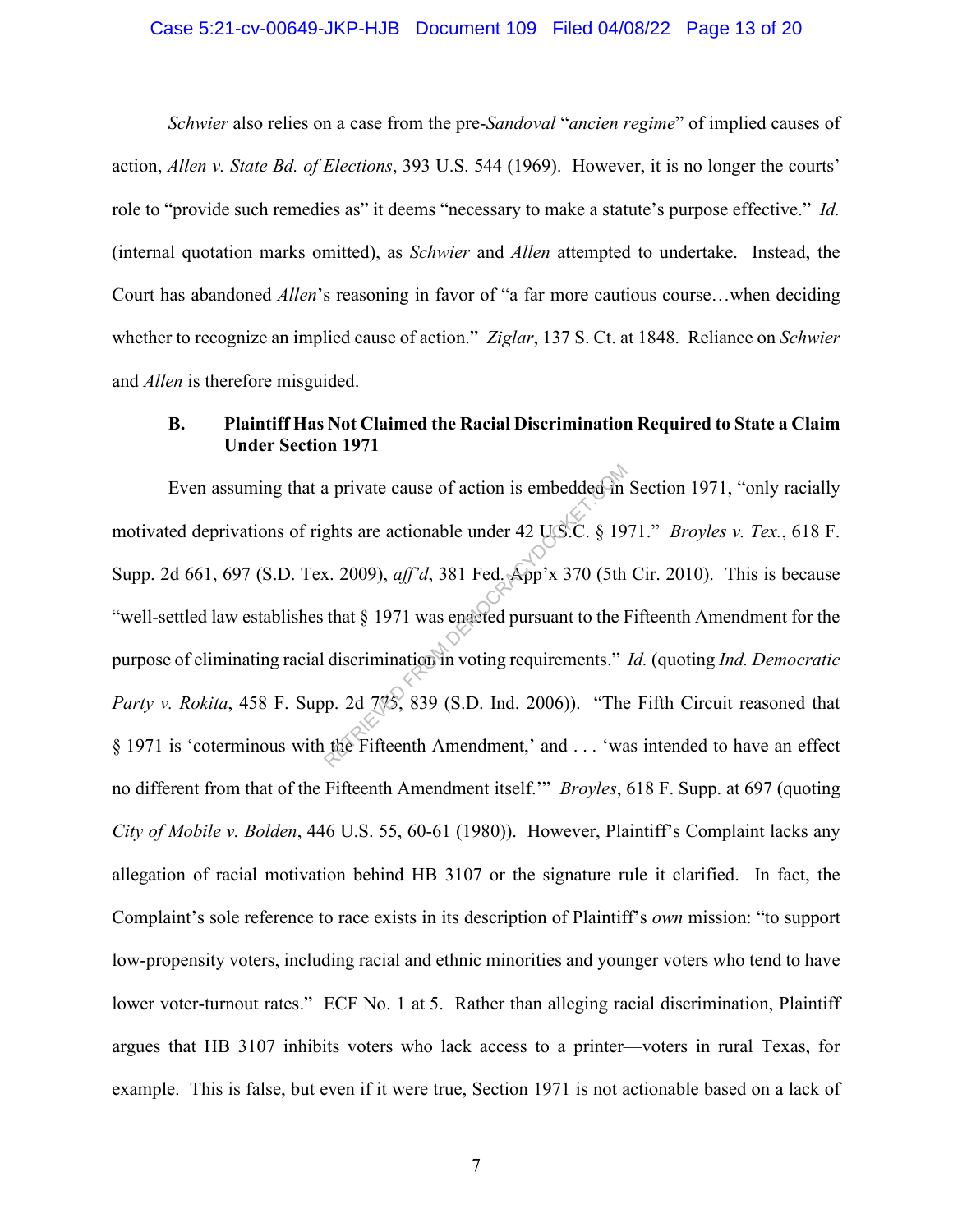#### Case 5:21-cv-00649-JKP-HJB Document 109 Filed 04/08/22 Page 14 of 20

access to technology. Plaintiff made no attempt in its briefing in response to the motion to dismiss to argue that a Section 1971 claim is actionable absent a claim of racial discrimination; its Complaint remains facially defective.

Plaintiff's intimation that Section 1971 allows a claim absent an allegation of racial discrimination also runs afoul of constitutional principles. Congress' authority to protect voting and other rights under Section 5 of the Fourteenth Amendment must be exercised with congruence and proportionality to the harm prohibited. *City of Boerne v. Flores*, 521 U.S. 507 (1997). This is because "'[f]ederal courts are courts of limited jurisdiction,' possessing 'only that power authorized by Constitution and statute.'" *Gunn v. Minton*, 568 U.S. 251, 256 (2013) (quoting *Kokkonen v. Guardian Life Ins. Co. of Am.*, 511 U.S. 375, 377 (1994)). "It is [therefore] to be presumed that a cause lies outside this limited jurisdiction, and the burden of establishing the contrary rests upon the party asserting jurisdiction.<sup>8</sup> *Kokkonen*, 511 U.S. at 377 (citing *McNutt v. General Motors Acceptance Corp.*, 298 U.S. 178 (1936) and *Turner v. Bank of North-America*, 4 U.S. 8 (1799)). Here, Section 1971 was passed pursuant to the Fifteenth Amendment, which reads, "The right of citizens of the United States to vote shall not be denied or abridged . . . by any State *on account of race, color, or previous condition of servitude* . . . The Congress shall have the power to enforce this article by appropriate legislation." U.S. Const. amend. XV (emphasis added). A reading of Section 1971 that allows claims lacking racial discrimination allegations would not be congruous or proportional to addressing Fifteenth Amendment harms. Therefore, such a reading is unconstitutional, and such a Complaint fails to state a claim upon which this Court may grant relief. Plaintiff's neglect of *Broyles*' textually grounded analysis of Section 1971's relationship to the Fifteenth Amendment is harmful to its case. and statute."" Gunn v. Minton, 568 Q.<br>
Ins. Co. of Am., 511 U.S. 375, 377 (199<br>
outside this limited jurisdiction, and the<br>
reserving jurisdiction." Kokkonen, 511 1<br>
Corp., 298 U.S. 078 (1936) and Turner<br>
n 1971 was passe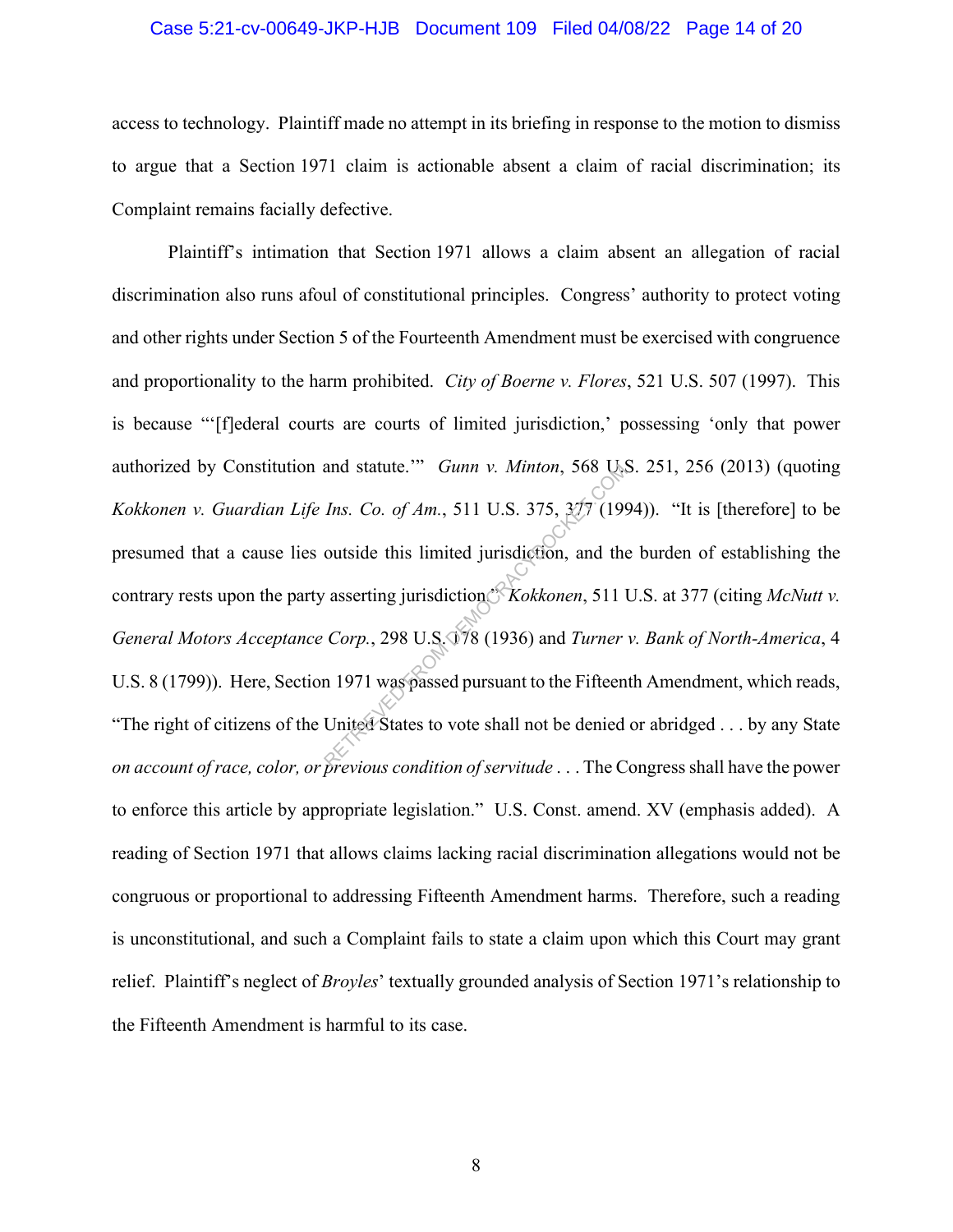## **C. The Signature Requirement for Registration Applications Is Material Under Section 1971**

Even if Plaintiff's claim could overcome its lack of a racial discrimination allegation, it still fails because requiring a signature on a voter registration application is material to determining an applicant's qualifications under Texas law. Courts have repudiated the notion that a signature requirement for absentee ballot applications is immaterial to determining a voter's eligibility. *Org. for Black Struggle v. Ashcroft*, No. 2:20-CV-04184-BCW, 2021 U.S. Dist. LEXIS 70673, at \*12- 13 (W.D. Mo. March 9, 2021); *Howlette v. City of Richmond*, 485 F. Supp. 17, 22-23 (E.D. Va. 1978). Furthermore, even the requirement that a petition for a referendum be signed in front of a notary has been ruled material under Section 1971 because it "impresses upon the signers of the petitions the seriousness of the act of signing a petition for a referendum." *Howlette*, 485 F. Supp. at 22–23. *See also Diaz v. Cobb*, 435 F. Supp. 2d 1206, 1211 (S.D. Fla. 2006) (holding material under Section 1971 the requirement that an applicant check boxes to confirm citizenship, felon, and mental incapacitation status). ial under Section 1971 because it "impretion for a referend<br>
Cobb, 435 F. Supp. 2d 1206, 1211 (S.D.<br>
uirement that an applicant check boxes to<br>
atus).<br>
easons a signature requirement is material<br>
vote. For instance, the go

There are multiple reasons a signature requirement is material to the determination of an applicant's qualifications to vote. For instance, the governmental interest in the prevention of fraud requires that election administrators have a means to verify that a voter is indeed the person he or she claims to be. Paxton App.<sup>1</sup> at 415-16, Ingram Dep. at 159:2–161:8. A signature also confirms to the appropriate officials that the applicant's information is accurate. *Id*. Both the Secretary of State's representative and county officials deposed in the case gave testimony to this effect regarding the use of signatures. *See* Paxton App. at 173, Callanen Dep. at 113:12–114:10; Paxton App. at 416, 420, 422, Ingram Dep. at 161:3–8, 179:14–20, 188:7–18; Paxton App. at 539-

<sup>1</sup> The Attorney General has filed a Motion for Summary Judgment in this case and attached an Appendix ("Paxton App.").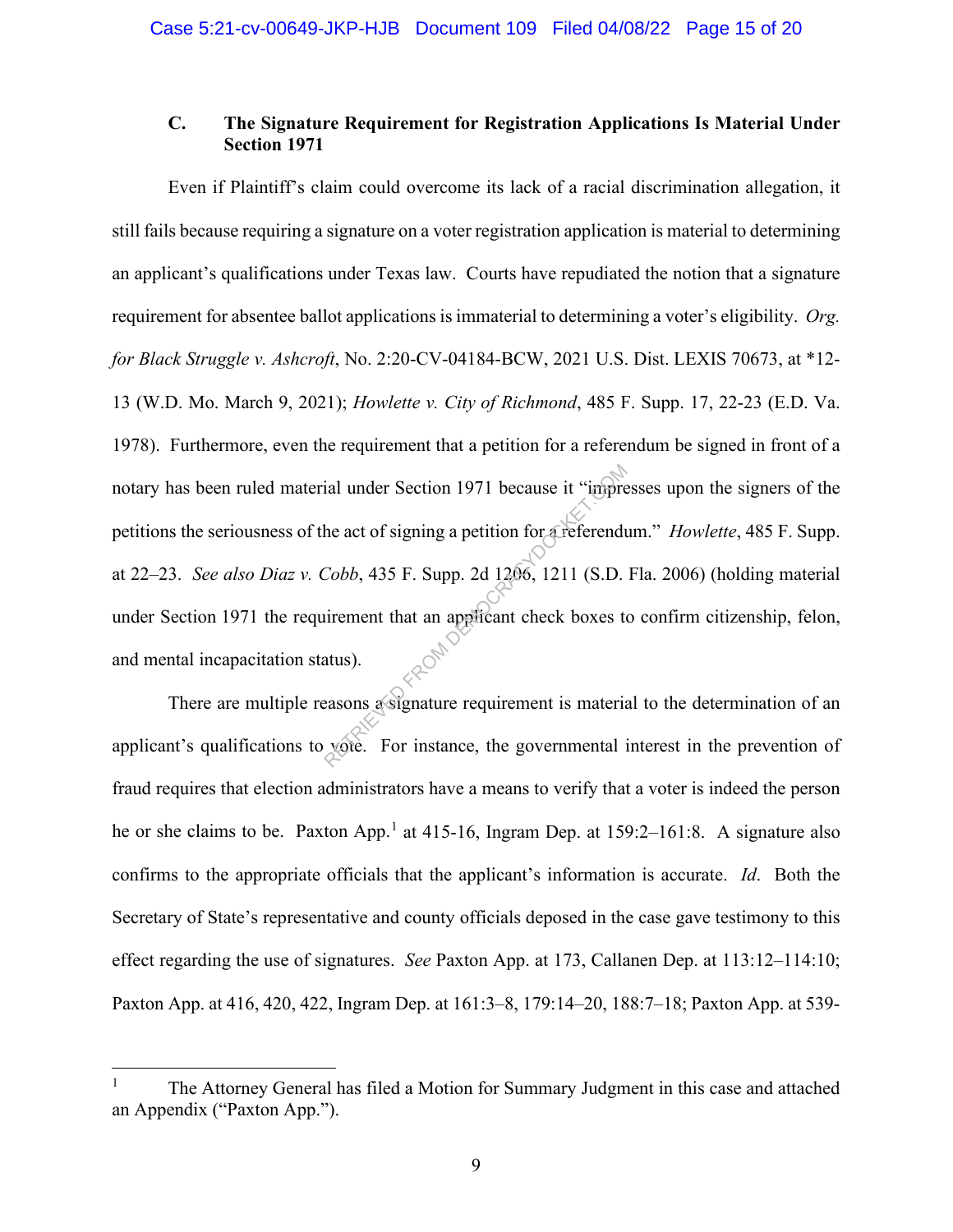#### Case 5:21-cv-00649-JKP-HJB Document 109 Filed 04/08/22 Page 16 of 20

40, Scarpello Dep. at 84:3–85:1. Accepting Plaintiff's argument that signature requirements are immaterial would make it difficult to draw a line with respect to the importance of any signature, even an electronic or imaged one.

To the extent Plaintiff argues that HB 3107's requirement that a voter registration application contain the applicant's original signature rather than an image of a signature creates a distinction that is not material, Plaintiff's own program illustrates the problems caused by signature duplicates and images. Paxton App. Ex. C, at 4, Voter Registration Application from Cameron County; Paxton App. at 71-72, Hailey Dep. 68:4–71:19; Paxton App. at 262-63, Elfant Dep. 160:2–161:21; Paxton App. at 184-85, Callanen Dep. at 160:17–161:21; Paxton App. at 498, 512, Lopez Dep. at 58:15–60:8, 113:22–114:7; Paxton App. 370, Garza Dep. at 142:4–14. In numerous instances, the Plaintiff's program made it impossible to see the signature in the image to be able to compare it to a written signature. *See id*. The Travis County Tax Assessor-Collector's office, which had been working with Plaintiff to facilitate the fax transmissions, informed Plaintiff that many of the signatures being received were "poor . . ., some blank, and some blacked out" and that "[t]his is a real problem and [the office is] concerned about proceeding until this is cleared up." Paxton App. Ex. D, at 5, Travis County Emails; Paxton App. at 262-63, Elfant Dep. at 160:2– 161:21. Each Defendant in this case found image quality to be a problem that required them to inform voter registration applicants of the deficiency and required the applicants to mail a corrected paper application that included an original signature. The signature requirement is material. Plaintiff's avoidance of meeting the Secretary of State about its program and certain counties' refusals to accept Plaintiff's tool further belie claims of the signature requirement's immateriality. Paxton App. at 74, 77, 86-87, 98, Hailey Dep. at 80:4–10, 92:11–24; 129:24–131:7, 177:5–12; *see also* Paxton App. at 500, 509, 511, Lopez Dep. at 65:1–66:8, 102:21–103:21, 110:18–111:1 at 184-85, Callanen Dep. at 160:17–161.<br>
13:22–114:7; Paxton App. 370, Garza De<br>
gram made it impossible to see the signa<br>
gnature. *See id*. The Travis County Tax<br>
th Plaintiff to facilitate the fax transmiss<br>
received we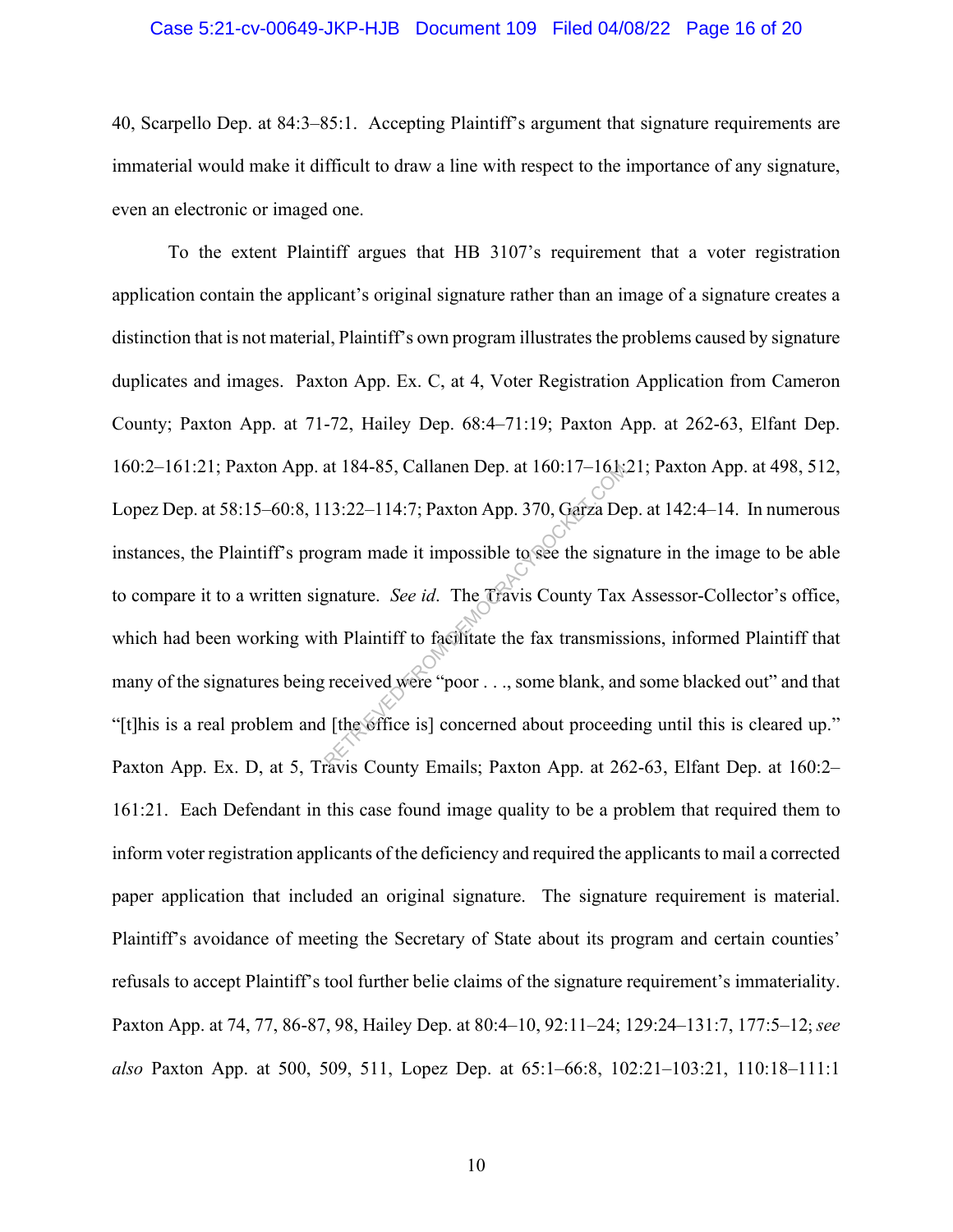#### Case 5:21-cv-00649-JKP-HJB Document 109 Filed 04/08/22 Page 17 of 20

(testimony that Plaintiff's ends were illegal, made the deponent uncomfortable, and might result in disenfranchising voters).

When the Texas legislature allowed the submission of applications by facsimile in 2013, there was no doubt that the original wet signature would still be required under Tex. Elec. Code § 13.002. *See* Paxton App. at 209, Callanen Dep. at 257:6–8. The faxed image was never intended to replace the original signature for authentication purposes, and the Secretary of State is unaware of any county making such an interpretation before Plaintiff's program was introduced in 2018. The four County Defendants have testified similarly. Paxton App. at 165-66, 213-14, Callanen Dep. at 82:14–83:14, 87:5–10, 276:19–277:3; Paxton App. at 500, 508, Lopez Dep. at 65:1–66:8, 97:7–98:1; Paxton App. at 291-92, Elfant Dep. at 276:16–277:21. Travis County was the only county to accept solely imaged signatures, and did so for a short period in 2018 at the urging of Vote.org and based on an interpretation by the Travis County Tax Assessor-Collector's office. Paxton App. at 292, Elfant Dep. at 277:22–279:5. This one-time interpretation which was prompted by Plaintiff itself cannot demonstrate that the wet signature rule is "immaterial" under Section 1971. 0, 276:19-277:3; Paxton App. at 500, 36<br>291-92, Elfant Dep. at 276:16-277:21.<br>ged signatures, and did so for a short per<br>nterpretation by the Travis County Tax<br>t Dep. at 277:22-279:5. This one-time<br>cannot demonstrate that

## **D. The Lack of Proper Signature Does Not Deny Voters the Right to Vote**

Lastly, the challenged provision does not deny any person the right to vote. When a prospective voter submits a registration application with an imaged signature, which has never been a permissible procedure under the Texas Election Code, the prospective voter is sent a notice of incomplete and is permitted to resubmit the application with a valid signature and become properly registered. Tex. Elec. Code § 13.073; Paxton App. at 426, Ingram Dep. at 202:13–203:1; Paxton App. at 206, Callanen Dep. at 248:3–7; Paxton App. at 514-15, Lopez Dep. at 124:17– 125:7.; Paxton App. Ex. F at 11-14, Vote.org email to users. Plaintiff acknowledged this procedure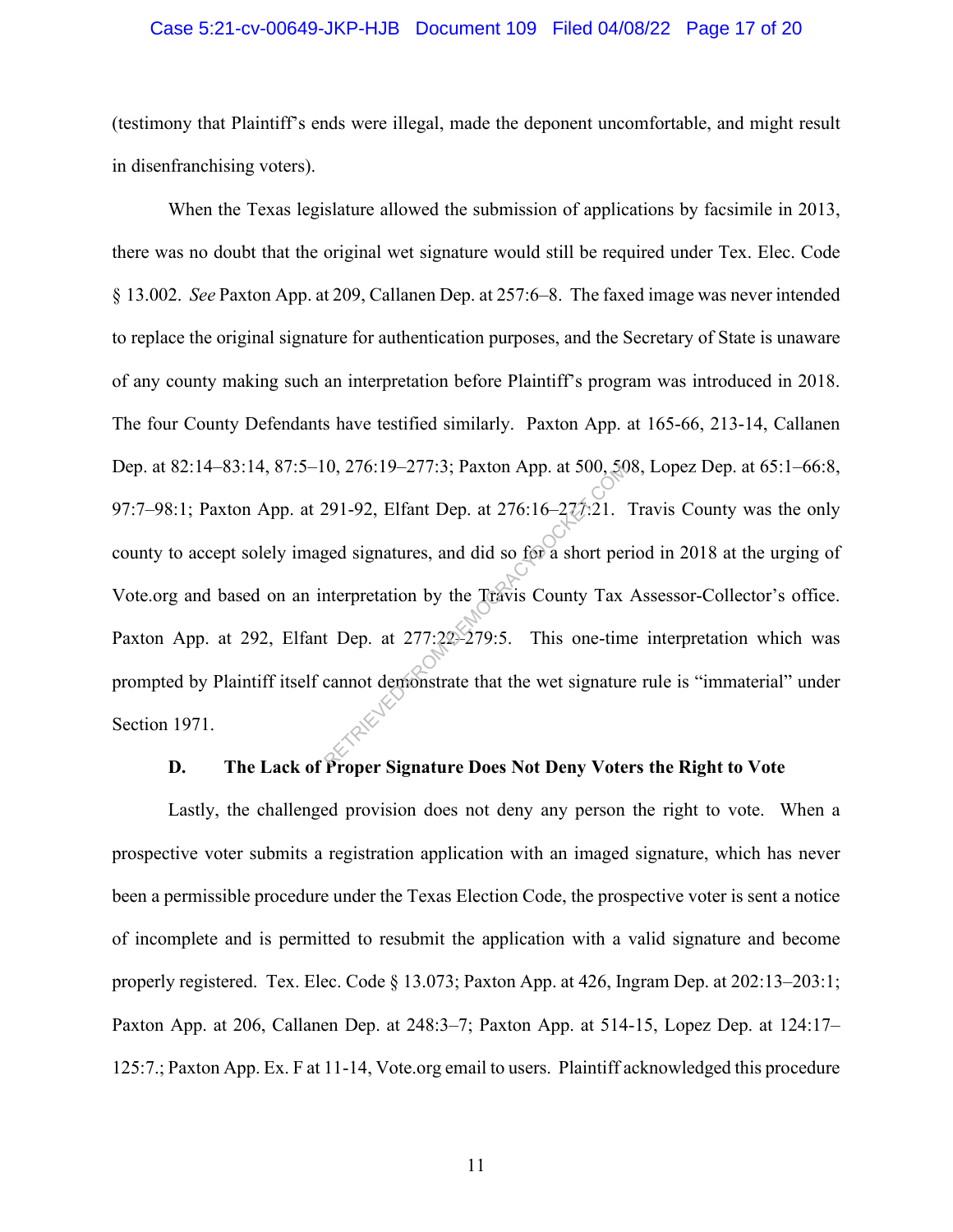#### Case 5:21-cv-00649-JKP-HJB Document 109 Filed 04/08/22 Page 18 of 20

in its notice to users who had used its web application to attempt registration, and it told the users "Vote.org is truly, deeply, sorry for this inconvenience," which Plaintiff caused by misrepresenting election procedures to its users. Paxton App. Ex. F at 11-14, Vote.org email to users; Paxton App. at 137, Hailey Dep. at 330:17–22, 332:10–333:19. Further, as stated previously, because Plaintiff is an artificial entity that does not possess a right to vote in any election, there can be no denial of a right that does not exist.

To facilitate the easy process of voting, Texas has adopted a number of policies to ensure voters have both access to application forms and a means of submitting them. Paxton App. 199 – 203, Callanen Dep. at 217:2–233:8. For instance, the State permits counties to appoint deputy voter registrars both to distribute application forms to their communities, and even to accept those forms on the county's behalf. Tex. Elec. Code §§ 13.038, 13.041. *See* Paxton App. 161-62, Callanen Dep. at 68:6–69:12. Travis County, for example, has 2,500 deputy registrars working to register voters. Paxton App. at 326, Elfant Dep. at 414:14–21. These trained volunteers will go to coffee shops, movie theaters, local events, and "anywhere where there's more than a few people gathered" to register voters. Paxton App. at 326, 328, Elfant Dep. at 421:20–21, 424:3–22. The State also ensures that potential voters have access to application forms on their own. The Secretary of State provides access to the form online, and also mails forms to potential voters postage-paid. Request for Voter *Registration Applications*, Texas Secretary of State, https://www.sos.state.tx.us/ elections/voter/reqvr.shtml (last visited March 24, 2022); Paxton App. Ex. A at 1, Texas Voter Registration Application; Paxton App. Ex. B at 2, Screenshot from sos.state.tx.us. Additionally, designated registration agencies such as libraries, marriage offices, and the Department of Public Safety (DPS) must provide the application form whenever they 2–233:8. For instance, the State permits<br>bute application forms to their communit<br>alf. Tex. Elec. Code  $\S$  13.038, 13.041<br>2. Travis County, for example, has 2,500<br>at 326, Elfant Dep. at 414:14–21. The<br>ers, local events, a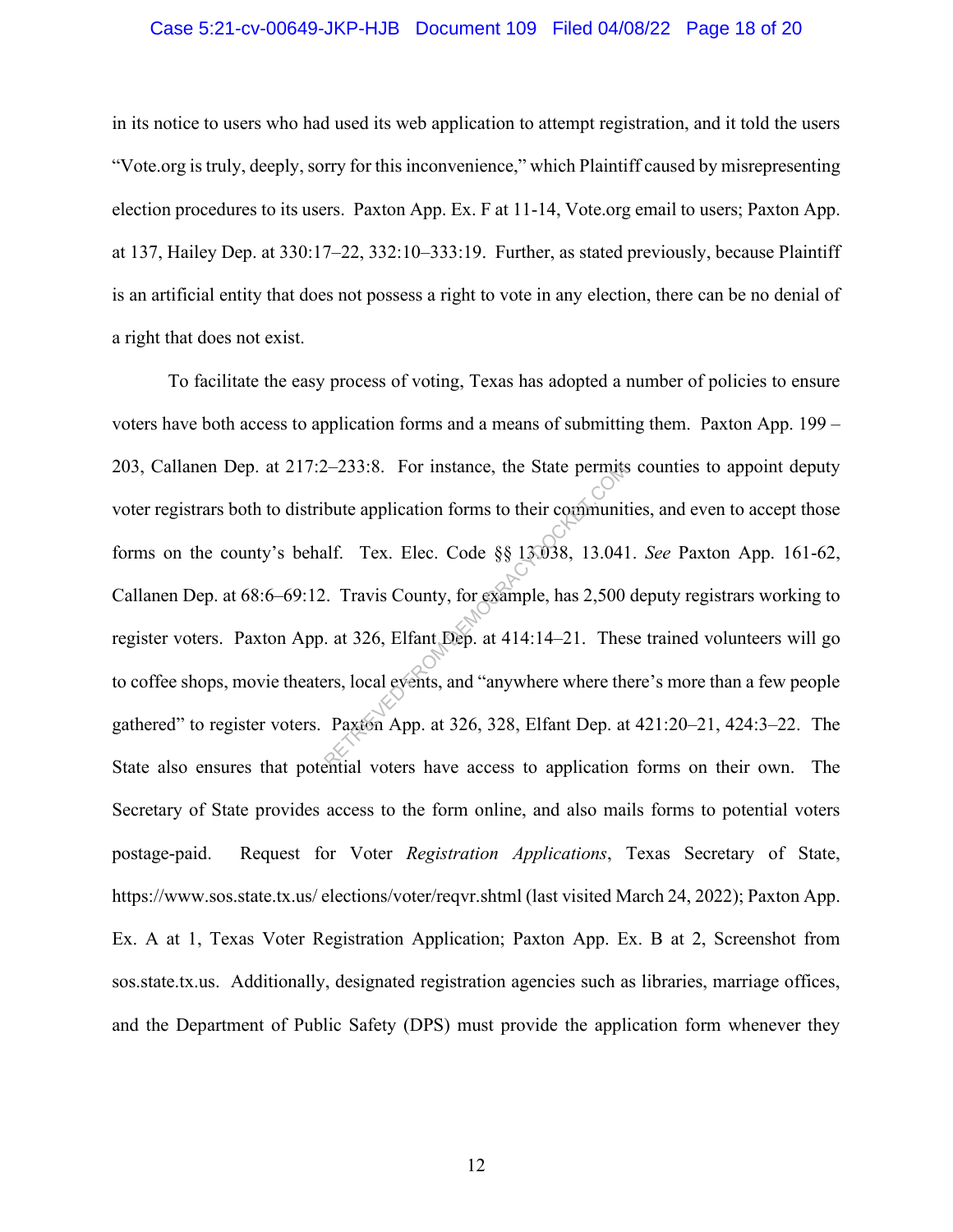#### Case 5:21-cv-00649-JKP-HJB Document 109 Filed 04/08/22 Page 19 of 20

initiate or renew the agency's services and assist applicants with the form. *See.* Tex. Elec. Code § 20.001, § 20.031, § 20.032, 20.035.

Moreover, the Fifth Circuit, in a case under Section 1971 in which a finding of racial discrimination was upheld, held that the voter registrar may nevertheless require a signature of the applicant and allow the signature to be corrected if it contains some defect, but that the registrar is entitled to reject an application if the applicant refuses to sign. *United States v. Ward*, 345 F.2d 857, 862 (5th Cir. 1965). To the extent a prospective voter would refuse to make the registration application amenable to Texas's common sense, fraud prevention mechanism for signature matching, the person is not qualified under state law to cast a ballot. *See id.* For these reasons, Plaintiff fails to carry its burden at the summary judgment stage with evidence demonstrating a violation of Section 1971.

# **CONCLUSION**

For the foregoing reasons, Intervenor-Defendants Torres and Pendley request that this Court grant their Motion for Summary Judgment and enter a final judgment dismissing Plaintiff's claims with prejudice. qualitied under state law to cast a ballot<br>rden at the summary judgment stage wire<br>CONCLUSION<br>easons, Intervence-Defendants Torres are<br>Summary Judgment and enter a final judgment and enter a final judgment

Respectfully submitted,

 /s/*Munera Al-Fuhaid* ROBERT HENNEKE Texas Bar No. 24046058 rhenneke@texaspolicy.com CHANCE WELDON Texas Bar No. 24076767 cweldon@texaspolicy.com MUNERA AL-FUHAID Texas Bar No. 24094501 mal-fuhaid@texaspolicy.com TEXAS PUBLIC POLICY FOUNDATION